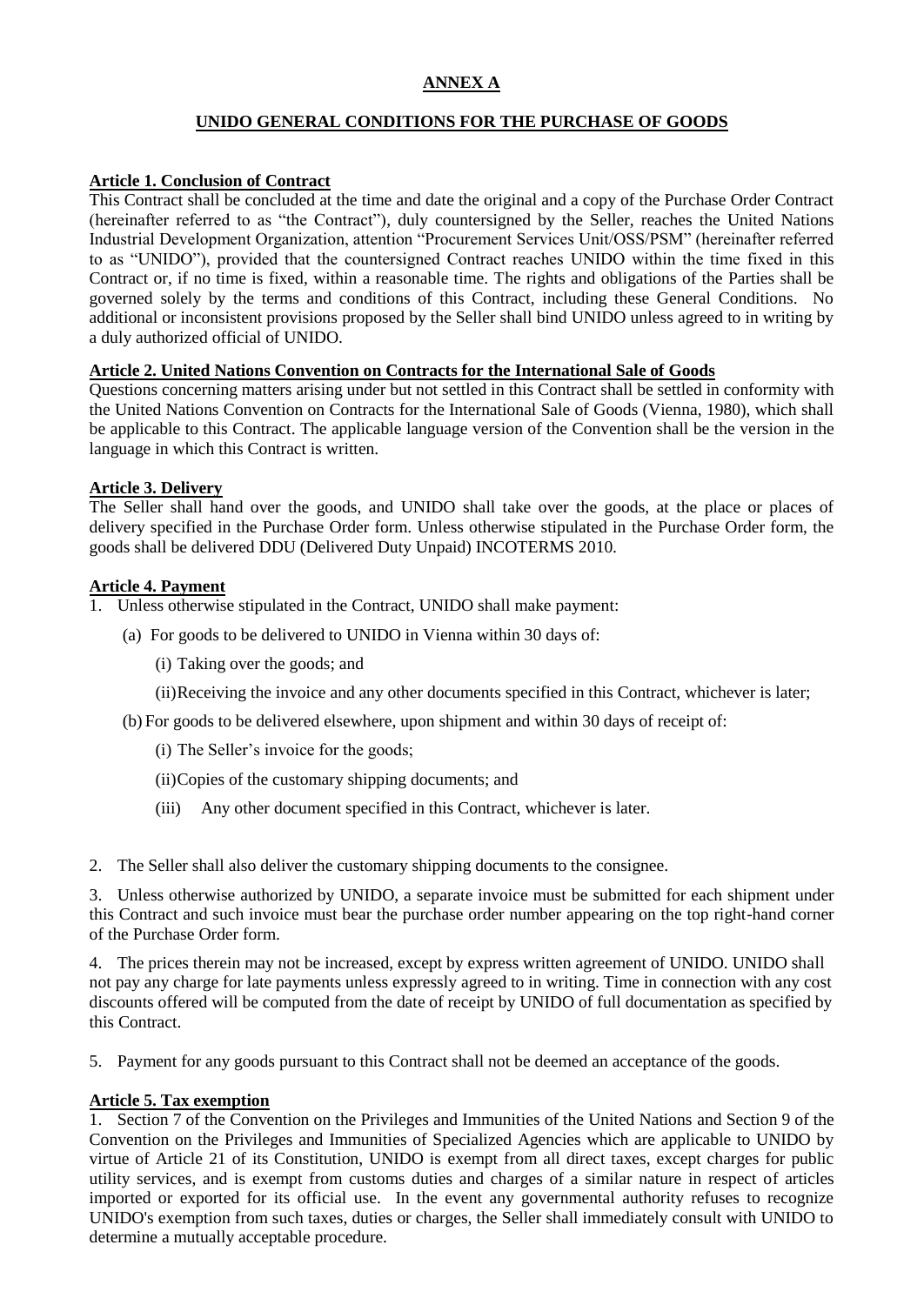2. Accordingly, the Seller authorizes UNIDO to deduct from the Seller's invoice any amount representing such taxes, duties or charges, unless the Seller has consulted with UNIDO before the payment thereof and UNIDO has, in each instance, specifically authorized the Seller to pay such taxes, duties or charges under protest. In that event, the Seller shall provide UNIDO with written evidence that payment of such taxes, duties or charges has been made and appropriately authorized.

## **Article 6. Warranty and packing**

1. The Seller shall provide UNIDO with all manufacturers' warranties, including but not limited to the warranty that the Goods shall be new and free of defects and any right or claim of a third party including rights based on industrial property. Without any limitation of the foregoing, the Seller warrants to UNIDO that the Goods, including their packaging, shall conform to the Contract Documents, and in particular to UNIDO specifications, and shall be fit for the purposes for which such Goods are ordinarily used and for purposes expressly made known to the Seller by UNIDO, and shall be of good quality, free from faults and defects in design, material and workmanship. The Seller also warrants that the Goods are contained or packaged in a manner adequate to protect the Goods. All such warranties shall remain in effect for a period of [one (1) year] after receipt and acceptance of the Goods by UNIDO (the "Warranty Period").

2. If, during the Warranty Period, the Goods or any part thereof purchased under this Contract are found by UNIDO to be defective or not to conform with the Contract Documents, upon written notification to the Seller by UNIDO, the Seller shall, promptly and at its own expense correct all such defects and nonconformities. If the defects and non-conformities cannot be corrected, the Seller shall, at the choice of UNIDO, either replace the defective Goods or promptly reimburse UNIDO.

3 The Seller shall pack the goods with sound materials and with every care, in accordance with the normal commercial standards of export packing for the type of goods specified in this Contract. Such packing materials used must be adequate to safeguard the goods while in transit. The Seller shall be responsible for any damage or loss which can be shown to have resulted from faulty or inadequate packing.

## **Article 7. Indemnification**

The Seller shall indemnify, hold and save harmless and defend at its own expense UNIDO, its officials, agents, servants and employees from and against all suits, claims, demands and expenses arising out of acts or omissions of the Seller or his employees, agents, or sub-suppliers in the performance of this Contract. This requirement shall extend to claims or liabilities in the nature of workmen's compensation and to claims or liabilities arising out of the alleged infringement of a patent, design, trade-name or trade-mark arising in connection with the goods sold under this Contract.

#### **Article 8. Specifications**

1. In the case of goods called for on the basis of specifications forming part of this Contract, UNIDO shall have the right to terminate this Contract if the goods do not conform to such specifications.

#### **Article 9. Examination**

1. The duly authorized representatives of UNIDO shall have the right before payment to examine the goods called for under this Contract at the Seller's stores, during manufacture, in the ports or in places of shipment, and the Seller shall provide all facilities for such examination. UNIDO may issue a written waiver of examination at its discretion. Any examination carried out by representatives of UNIDO or any waiver thereof shall not prejudice the implementation of other relevant provisions of this Contract concerning obligations assumed by the Seller, including technical specifications.

2. UNIDO shall have a reasonable time after delivery of the goods to inspect them and to reject and refuse acceptance of goods not conforming to this Contract.

3. Inspection prior to shipment does not relieve the Seller from any of its contractual obligations*.*

#### **Article 10. Export licenses**

If an export license or any other governmental authorization is required for the goods, it shall be the obligation of the Seller to obtain such license or governmental authorization. In the event of failure to obtain such license or authorization within a reasonable time, UNIDO may declare this Contract avoided.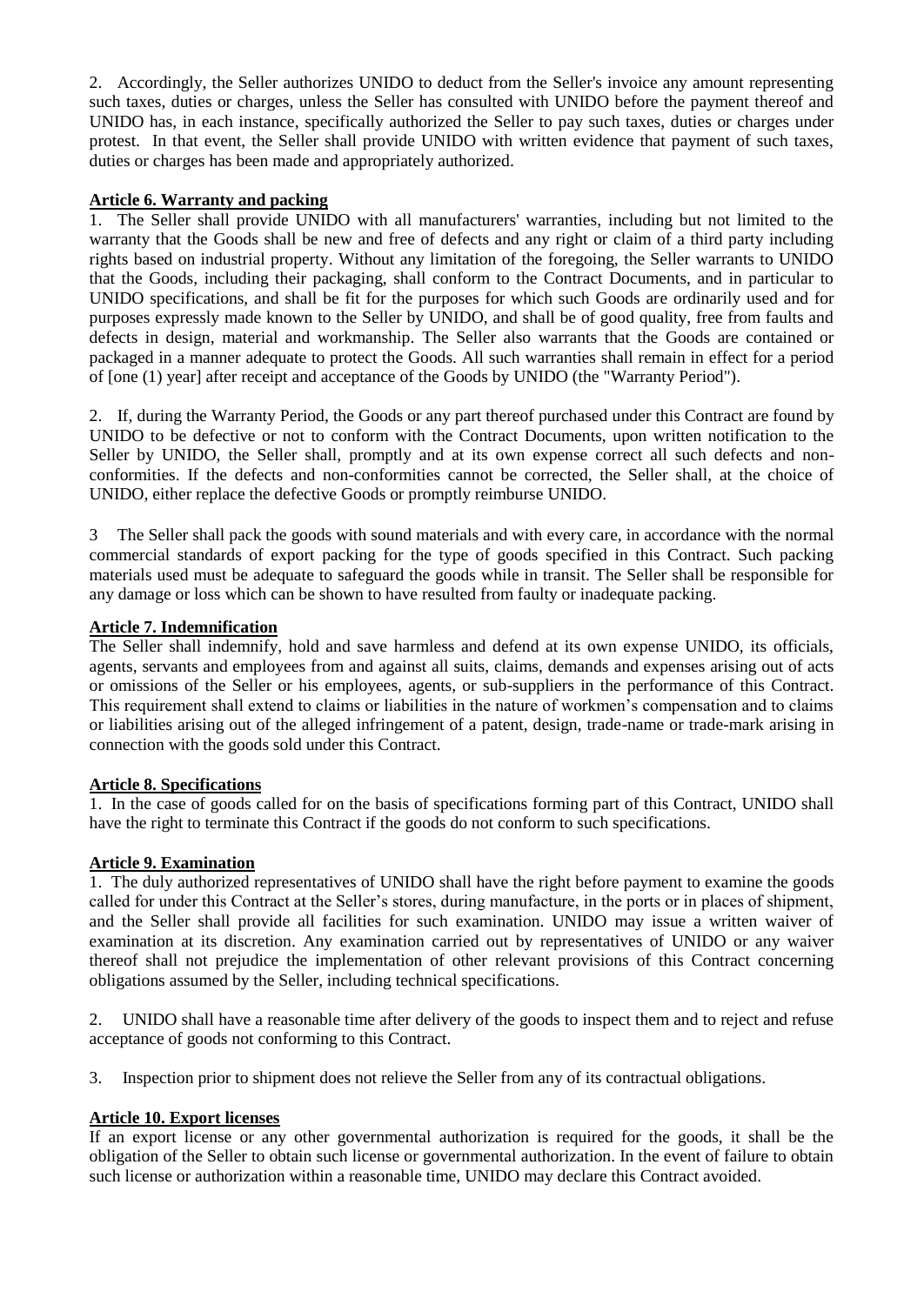## **Article 11. Force Majeure**

1. Force Majeure as used herein shall mean acts of God, laws or regulations, industrial disturbances, acts of the public enemy, civil disturbances, explosions and any other similar event of equivalent force not caused by nor within the control of either party and which neither party is able to overcome. As soon as possible after the occurrence of any event constituting Force Majeure, and if the Seller is thereby rendered unable, wholly or in part, to perform its obligations and meet its responsibilities under this Contract, the Seller shall give notice and full particulars thereof in writing to UNIDO. In this event, the following provisions shall apply:

*(a)* The obligations and responsibilities of the Seller under this Contract shall be suspended to the extent of its inability to perform them and for as long as such inability continues.

(b) The term of this Contract shall be extended for a period equal to the period of suspension taking, however, into account any special conditions which may cause the time for completion of the work to be different from the period of suspension.

(c) If the Seller is rendered permanently unable, wholly or in part, by reason of Force Majeure, to perform its obligations and meet its responsibilities under this Contract, UNIDO shall have the right to terminate this Contract on the same terms and conditions as are provided for in paragraph 24, "Termination" except that the period of notice may be seven (7) days instead of thirty (30) days.

(d) For the purpose of the preceding sub-paragraph (c), UNIDO may consider the Seller permanently unable to perform in case of any period of suspension in excess of ninety (90) days. Any such period of ninety (90) days or less shall be deemed temporary inability to perform.

## **Article 12. Independent Supplier**

The Seller shall have the legal status of an independent Supplier. Any person assigned by the Seller to perform services under this Contract shall remain in the employment of the Seller. Without restricting the generality of the foregoing, UNIDO shall not be liable for any claims and demands, loss, costs, damages, actions, suit or other proceedings, brought or prosecuted, in any manner based upon, occasioned by or attributable to the employment relationship between any person assigned by the Seller to perform services under this Contract and the Seller. The Seller and his employees shall conform to all applicable laws, regulations and ordinances promulgated by legally constituted authorities of the Government(s) of the country/countries in which the contract work is to be performed.

#### **Article 13. Assignment**

The Seller shall not assign, transfer, pledge or make other disposition of this Contract or any part thereof or of any of the Seller's rights, claims or obligations under this Contract except with the prior written consent of UNIDO.

## **Article 14. Observance of the Law**

The Seller shall comply with all laws, ordinances, rules, and regulations bearing upon the performance of its obligations under the terms of this Contract.

#### **Article 15. Risk of Loss**

Notwithstanding anything to the contrary in this Contract, risk of loss, injury or destruction to the Goods shall be borne by the Seller until physical delivery of the goods has been completed in accordance with this Contract.

#### **Article 16. Bankruptcy**

Should the Seller be adjudged bankrupt, or be liquidated or become insolvent, or should the Seller make a general assignment for the benefit of its creditors, or should a receiver be appointed on account of the Seller's insolvency, UNIDO may, without prejudice to any other right or remedy, declare this Contract avoided.

#### **Article 17. Advertising**

Unless authorized in writing by UNIDO, the Seller shall not advertise or otherwise make public the fact that he is furnishing goods or services to UNIDO. The Seller shall not use the name, emblem or official seal of UNIDO or any abbreviation of the names of the United Nations or of UNIDO for advertising or for any other promotional purpose.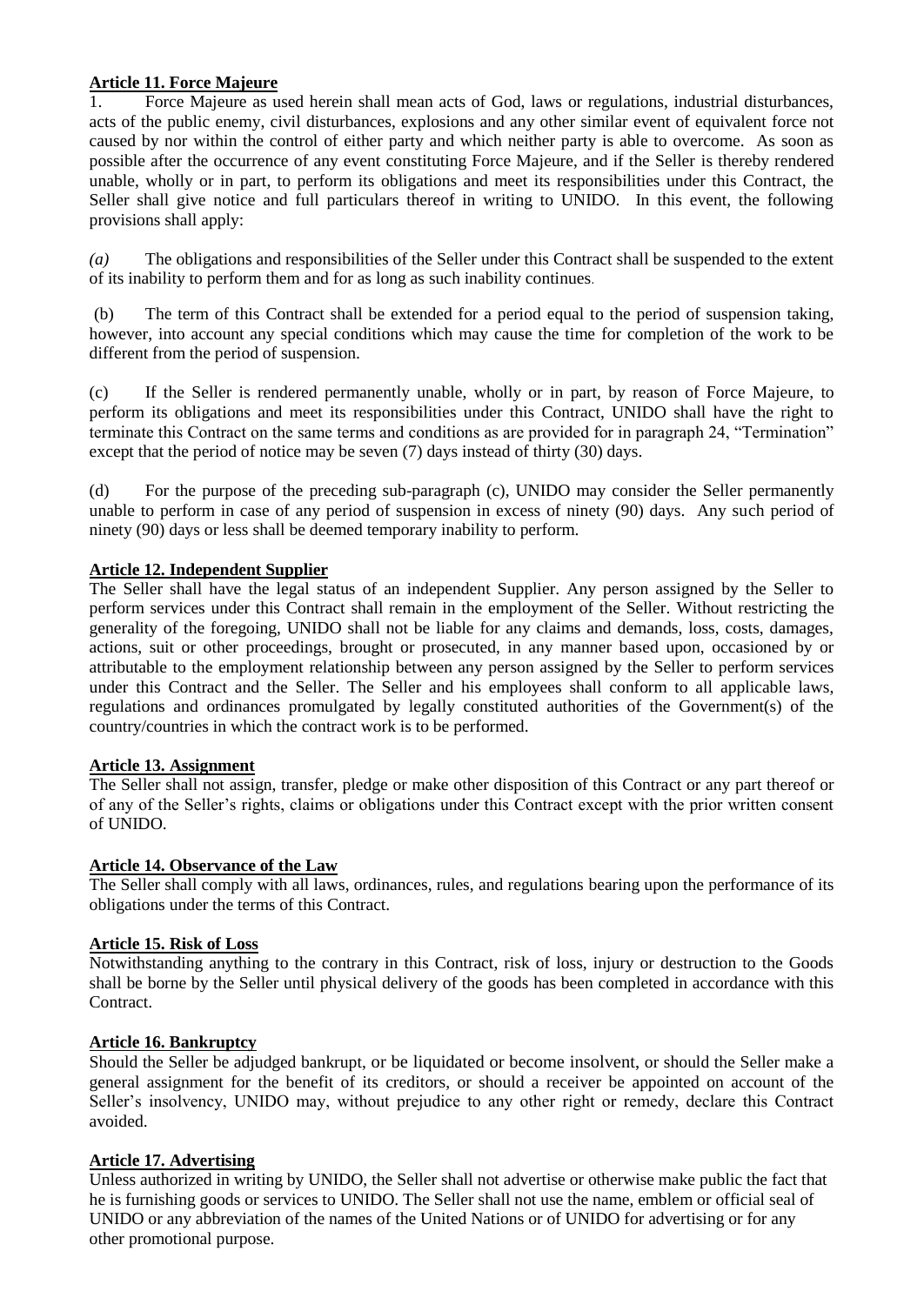## **Article 18. Discretion**

The Seller is required to exercise utmost discretion in all matters relating to this Contract. Unless required in connection with the performance of this Contract or where specifically authorized by UNIDO, the Seller shall not communicate at any time to any person, Government or authority external to UNIDO any information which has not been made public and which is known to him by reason of his association with UNIDO. The Seller shall not, at any time, use such information to private advantage. These obligations do not lapse upon completion of performance under this Contract or termination of this Contract by UNIDO.

#### **Article 19. Notice**

Any notice given in connection with this Contract shall be in English and shall be deemed to be validly given if sent by registered mail, by fax or by cable to the other Party at the address of either Party set out in the heading of the Purchase Order form.

## **Article 20. Validity**

The invalidity in whole or in part of any article or paragraph thereof shall not affect the validity of the remainder of such article or paragraph of this Contract.

#### **Article 21. Staff members not to benefit**

The Seller shall not admit any staff member of UNIDO to any direct or indirect benefit arising from this Contract or the award thereof. The Seller agrees that breach of this provision shall constitute a fundamental breach of this Contract.

## **Article 22. Seller's failure to perform**

If the Seller fails to fulfil its obligations under the terms and conditions of this Contract, UNIDO may, by written notice to the Seller, inform it of the nature of the failure and declare this Contract avoided. Alternatively, UNIDO may fix an additional period of a reasonable length for the performance by the Seller of its obligations. If the Seller has not remedied the failure within such additional period fixed by UNIDO, UNIDO may then, by written notice to the Seller, declare this Contract avoided and cancel this Contract without any liability for termination charges or any other liability of any kind of UNIDO.

If the Contract is declared avoided and if UNIDO, in a reasonable manner and within a reasonable time thereafter, buys goods in replacement, UNIDO may recover from the Seller, as damages, the difference between the price under this Contract and the price in the substitute transaction as well as any other recoverable damages.

#### **Article 23. Penalty for delay**

Subject to Article 11, if the Seller fails to deliver any or all of the goods or perform any of the services within the time period specified in the Contract, UNIDO may, without prejudice to any other rights and remedies, deduct from the total price stipulated in this Contract an amount of 1% of the price of such goods or unperformed services for each week of delay, up to maximum of 10% of the total price of the Contract.

#### **Article 24. Termination**

1. UNIDO may declare this Contract terminated in whole or in part, and at any time, upon giving thirty (30) days' notice in writing to the Seller.

2. In the event of such termination is not caused by the Contractor's negligence or fault UNIDO's liability shall extent to full payment in respect of goods shipped and/or taken over and/or work already accomplished, and for other necessary final expenses of the Seller, and for the cost of such urgent work as is essential and as the Seller is asked by UNIDO to complete.

3. The Seller shall keep expenses at a minimum and shall not undertake any forward commitment from the date of receipt of UNIDO's notice of termination.

#### **Article 25. Arbitration**

1. The Parties shall use their best efforts to settle amicably any dispute, controversy or claim arising out of, this Contract or the breach, termination or invalidity thereof. Where the parties wish to seek such an amicable settlement through conciliation, the conciliation shall take place in accordance with the UNCITRAL Conciliation Rules then obtaining, or according to such other procedure as may be agreed between the Parties.

2. Any dispute, controversy or claim between the Parties arising out of this Contract or the breach, termination or invalidity thereof, unless settled amicably under the preceding paragraph of this Section, shall